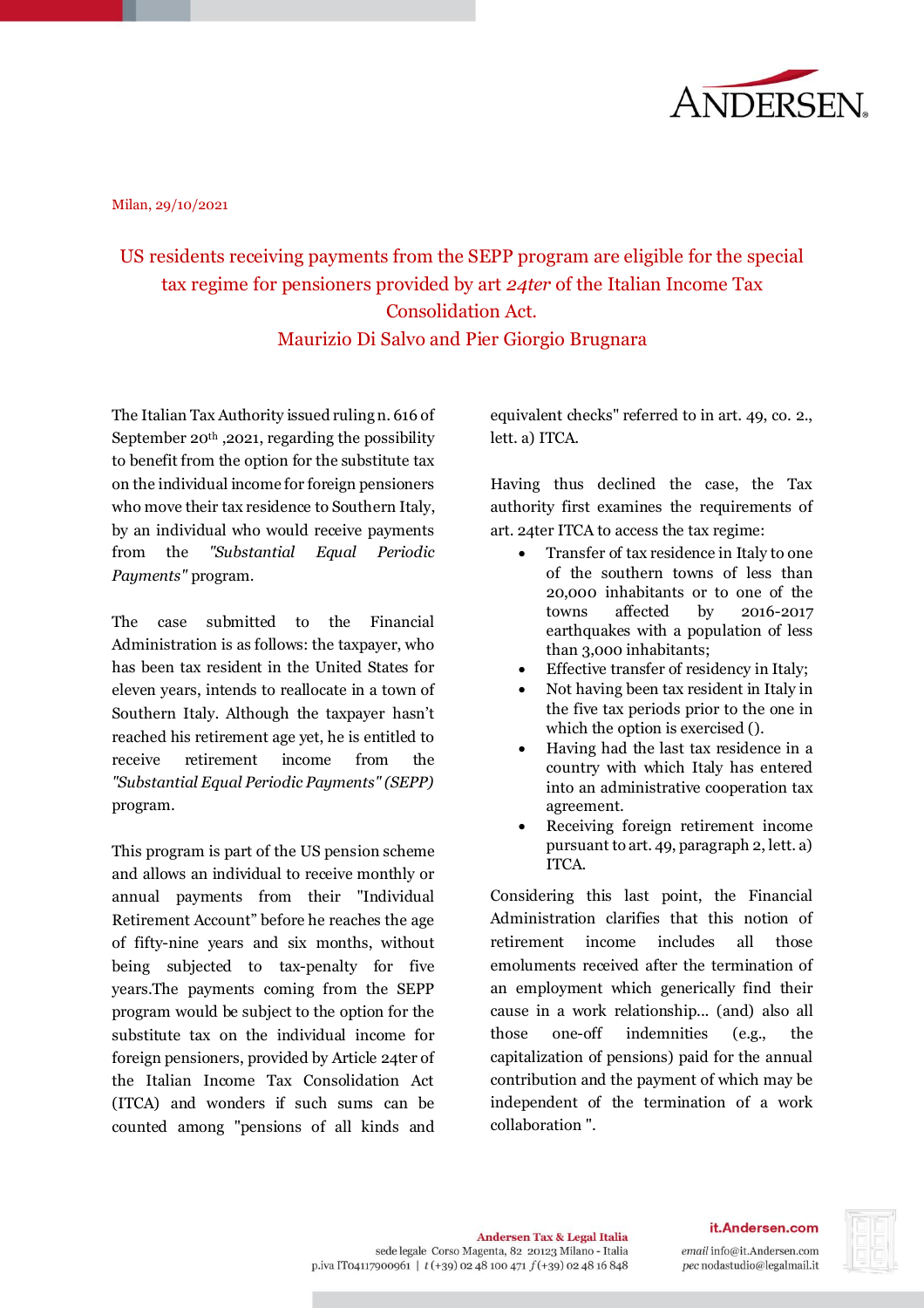Considering the regulatory requirements under Article 24ter in the present case, the Tax Authority endorsed the application of lighter regime. More in depth, payments received within the SEPP program are therefore considered part of the possible foreign pensions provided for in art. 49, paragraph 2, lett. a) ITCA, considering that they are refers to pension benefits of a supplementary pension account although they are related to a period prior to the retirement age.

The social security purpose of the sums received from the SEPP program is therefore enhanced, recognizing that they are aimed "at guaranteeing the employee a supplementary pension in the form of annuity and / or capital of the compulsory pension, even if before reaching retirement age ".

Even if it is not addressed immediately in the ruling, there is a further significant issue to consider. The payment of emoluments qualifying as pensions – in accordance with art. 49, paragraph 2, lett. A) ITCA - before the retirement age, is implicitly admitting that the individual has the possibility to continue working abroad until the actual retirement age is reached.

Although the option requires the effective transfer of residence in Italy (and not just the registration in the tax registry), the taxpayer may find himself working abroad for some periods of the year. For this reason, in Circular no. 21 / E of  $17<sup>th</sup>$  of July 2020 regarding the special tax regime provided by art. 24*ter*, the Tax Administration clarified that "the option for the regime allows the taxpayer to subject to substitute tax the income of any category produced abroad, calculated on a flat-rate basis, with a rate of 7% for each tax period of validity of the option, ". Therefore, there are no doubts about the possibility of facilitating any earned income received by the subject exercising the option even if they benefit from favourable tax regimes abroad, not requiring that the income is taxed at source to benefit from the special tax regime.

On the other hand, an issue could be determining the percentage of foreign sourced income, especially if we were to consider income from employment. Art. 24ter claims that foreign income must be "identified according to the criteria referred to in Article 165, paragraph 2", which provides for an interpretation of art. 23 ITCA. Therefore, regarding employment income and similar, all those that have not been sourced in the territory of the state will be considered to be foreign. This step is also explained by Circular 21 / E of 17 July 2020, which states that "an income is to be considered as produced in the territory of the State when it is possible to establish a connection with a productive source located in Italy, based on specific parameters that the internal legislator has typified ". If the income were considered of Italian source, it would ordinarily be subject to taxation, with a progressive rate.

The Tax Administration has shown an open approach, respectful of the spirit of the favourable regime, focusing on substance rather than looking at the formal aspects of the emoluments received from the SEPP program. Such approach appears to be consistent with recent Tax Rulings (i.e., ruling n. 462/2021), expressing a general positive attitude towards neo-resident favourable tax regimes and should be therefore welcomed. Therefore, rely on the discipline of the emoluments that the taxpayer will receive but rather looking at the substance.